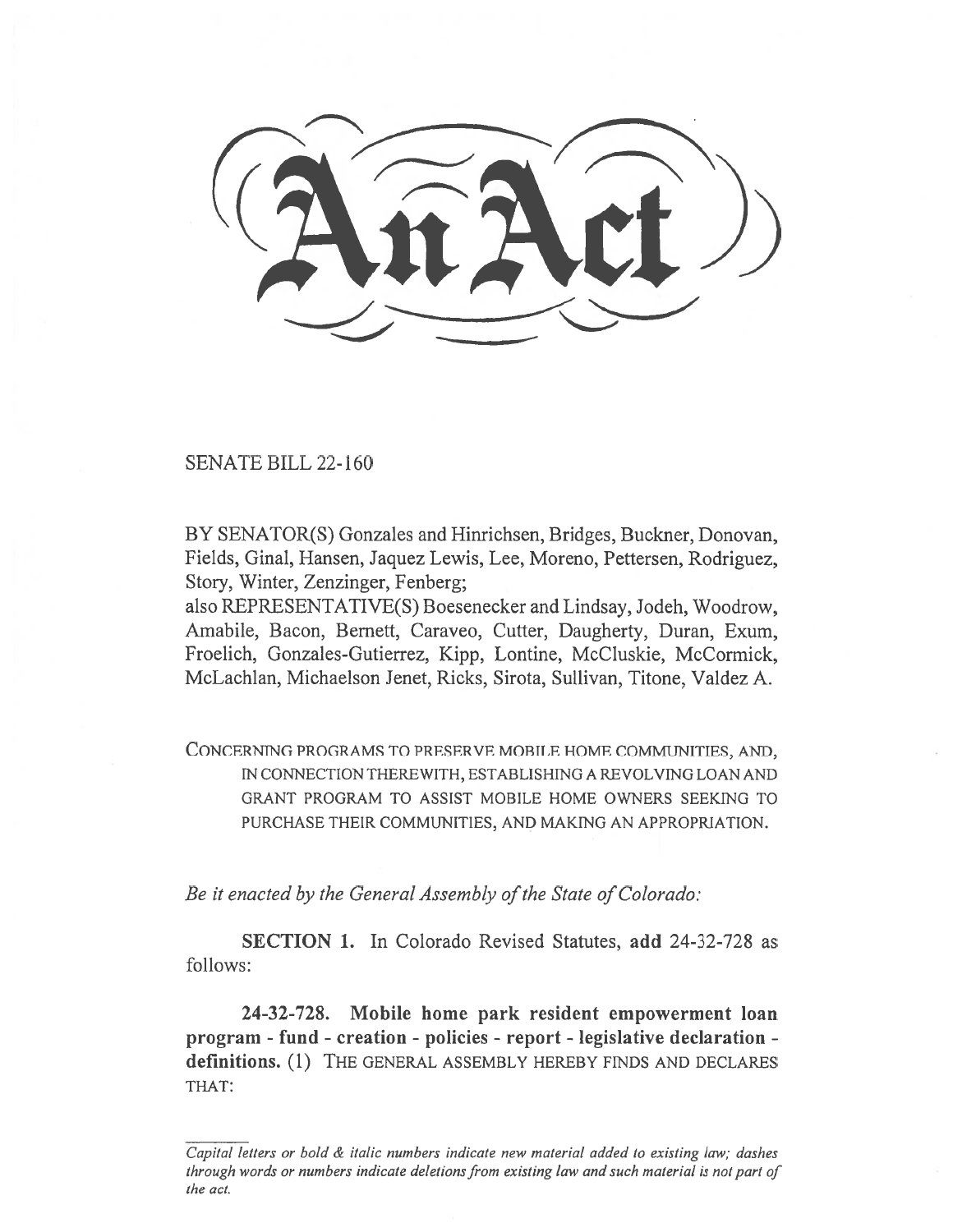(a) THE COVID-19 PANDEMIC HAS HAD DEVASTATING AND UNEVEN ECONOMIC AND HEALTH CONSEQUENCES ACROSS THE STATE;

(b) COMMUNITIES THAT FACED ECONOMIC, HEALTH, AND SOCIAL VULNERABILITIES BEFORE THE PANDEMIC BEGAN HAVE BEEN DISPROPORTIONATELY AFFECTED BY THE PUBLIC HEALTH AND ECONOMIC CONSEQUENCES OF THE PANDEMIC;

(c) THE PANDEMIC AND THE RECESSION FOLLOWING THE PANDEMIC HAVE INCREASED HOUSING INSECURITY AMONG VULNERABLE AND LOW-INCOME COMMUNITIES;

(d) RESIDENTS AND HOME OWNERS IN MOBILE HOME PARKS ARE AMONG THOSE WHO HAVE FACED INCREASED ECONOMIC AND HOUSING INSECURITY IN THE WAKE OF THE COVID-19 PANDEMIC;

(e) OVER ONE HUNDRED THOUSAND PEOPLE IN COLORADO LIVE IN MOBILE HOME PARKS, INCLUDING MANY OF THE STATE'S LOW-INCOME WORKERS, IMMIGRANTS, OLDER ADULTS, INDIVIDUALS WITH DISABILITIES, AND VETERANS AND THEIR FAMILIES;

(f) WHILE MOBILE HOME PARKS ARE AN IMPORTANT SOURCE OF AFFORDABLE HOUSING AND LOW-INCOME HOME OWNERSHIP OPPORTUNITIES FOR COLORADO RESIDENTS, THE BUSINESS MODEL ASSOCIATED WITH MOBILE HOME PARKS CREATES UNIQUE AND SIGNIFICANT RISKS FOR MOBILE HOME OWNERS AND RESIDENTS;

(g) BECAUSE MOBILE HOME OWNERS OFTEN RENT THE LAND UNDER THEIR HOMES FROM A MOBILE HOME PARK OWNER OR LANDLORD, HOME OWNERS MAY EXPERIENCE UNPREDICTABLE HOUSING COST INCREASES, FACE COSTLY MOVES, OR LOSE THE VALUE OF THEIR HOME IF THE MOBILE HOME PARK OWNER SELLS THE PARK OR CHANGES THE USE OF THE LAND;

(h) RESIDENTS AND HOME OWNERS IN MOBILE HOME PARKS ARE THEREFORE PARTICULARLY VULNERABLE TO HOUSING INSECURITY AND FACE DISPROPORTIONATE RISKS OF HOMELESSNESS OR EVICTION AS A RESULT OF THE ECONOMIC IMPACTS OF THE COVID-19 PANDEMIC;

(i) COLORADO LAW PROVIDES OPPORTUNITIES FOR MOBILE HOME

PAGE 2-SENATE BILL 22-160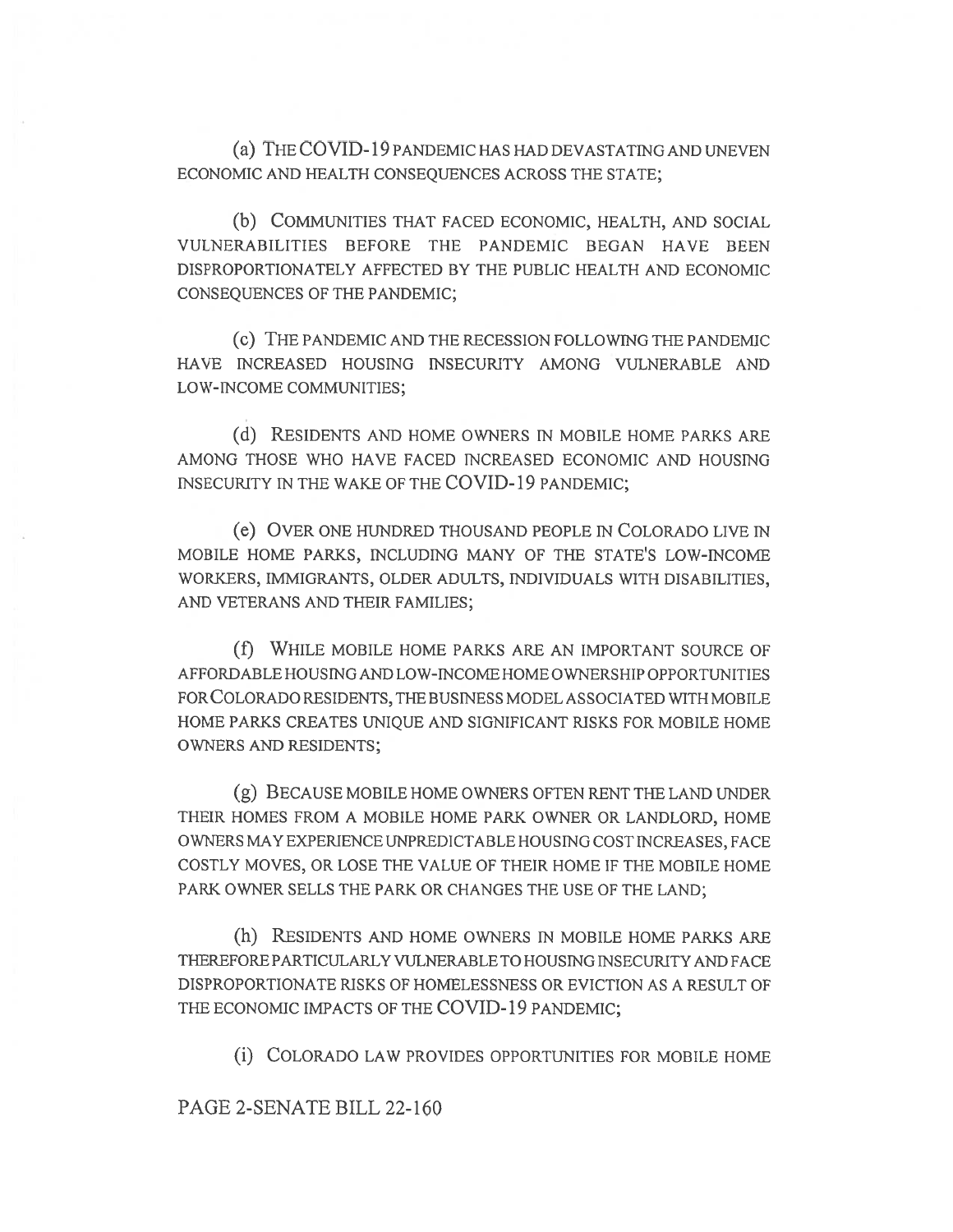OWNERS TO PURCHASE THEIR MOBILE HOME PARKS WHEN THE PARK OWNER OR LANDLORD DECIDES TO SELL THE PARK TO PROTECT THEMSELVES FROM THE RISKS ASSOCIATED WITH CHANGES IN MOBILE HOME PARK OWNERSHIP;

(j) HOWEVER, MOBILE HOME OWNERS FACE OBSTACLES IN OBTAINING FINANCING THROUGH TRADITIONAL SOURCES, STOPPING MOBILE HOME OWNERS FROM TAKING ADVANTAGE OF THE OPPORTUNITY TO PURCHASE THEIR MOBILE HOME PARKS. EVEN WHEN MOBILE HOME OWNERS CAN OBTAIN TRADITIONAL FINANCING, THE OFFERS CANNOT COMPETE WITH OFFERS FOR CASH AT CLOSING, PREVENTING THOSE MOBILE HOME OWNERS FROM STEWARDING THEIR PARKS TO PROVIDE STABILITY AND BUILD INTERGENERATIONAL WEALTH FOR THEMSELVES.

(k) COLORADO IS EXPERIENCING A LACK OF AFFORDABLE HOUSING AT CRITICAL LEVELS. THE STATE CONTINUES TO ATTRACT NEW RESIDENTS AND JOBS, BUT WITH THIS GROWTH HAS COME EVER-INCREASING HOUSING PRICES, PLACING UNSUSTAINABLE DEMANDS ON THE STATE'S LIMITED HOUSING STOCK. THE AFFORDABLE HOUSING CRISIS HAS ONLY BEEN EXACERBATED BY THE COVID-19 PANDEMIC.

(1) IN2021, THE GENERAL ASSEMBLY ENACTED HOUSE BILL 21-1329, WHICH DIRECTED THE EXECUTIVE COMMITTEE OF THE LEGISLATIVE COUNCIL TO CREATE A TASK FORCE TO MEET DURING THE 2021 LEGISLATIVE INTERIM AND ISSUE A REPORT WITH RECOMMENDATIONS TO THE GENERAL ASSEMBLY AND THE GOVERNOR ON POLICIES TO CREATE TRANSFORMATIVE CHANGES IN THE AREA OF HOUSING;

(m) THE EXECUTIVE COMMITTEE SUBSEQUENTLY CONVENED THE AFFORDABLE HOUSING TRANSFORMATIONAL TASK FORCE AND SUBPANEL (TASK FORCE), MADE UP OF LEGISLATORS, EXECUTIVE BRANCH MEMBERS, AND DIVERSE STAKEHOLDERS, INCLUDING INDUSTRY EXPERTS;

(n) THE TASK FORCE EVALUATED PROPOSALS AND MADE RECOMMENDATIONS TO ACHIEVE A NEW VISION FOR AFFORDABLE HOUSING, SEEKING TO CREATE AN AFFORDABLE HOUSING SYSTEM THAT, AMONG OTHER THINGS, IS AFFORDABLE, OVERCOMES DISPARITIES, BUILDS WEALTH, IS SUSTAINABLE, AND REMOVES OBSTACLES IN ORDER TO SUPPORT COLORADANS AND THEIR HOUSING NEEDS;

(0) THE TASK FORCE RECOMMENDED THAT THE GENERAL ASSEMBLY

## PAGE 3-SENATE BILL 22-160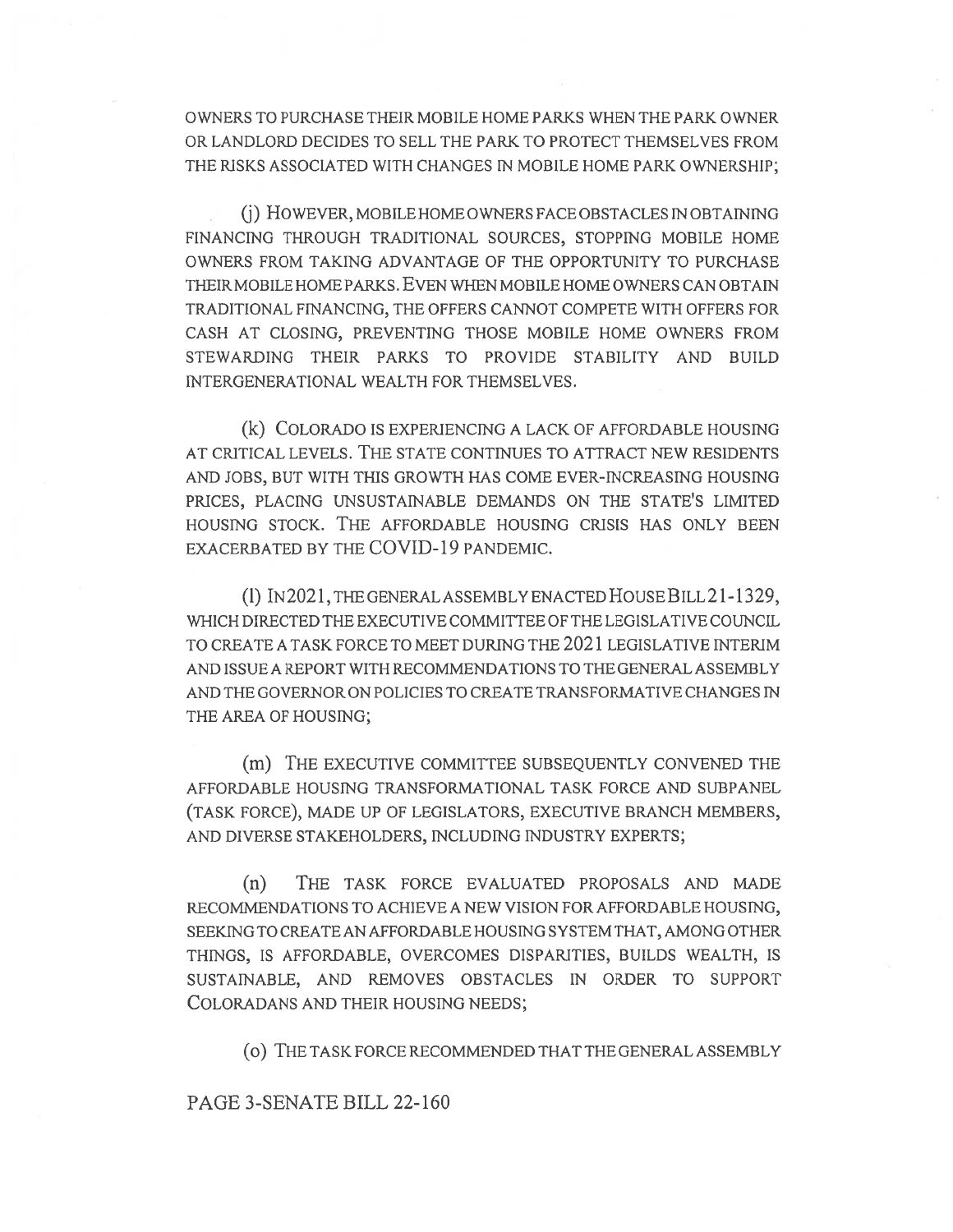CREATE A PROGRAM TO PROVIDE LOW-INTEREST LOANS OR GRANTS, OR BOTH, FOR THE PRESERVATION OF NATURALLY OCCURRING AFFORDABLE HOUSING, SUCH AS MOBILE HOME PARKS, INCLUDING THE PURCHASE OF SUCH AFFORDABLE HOUSING BY MOBILE HOME OWNERS OR COMMUNITY OR NONPROFIT ORGANIZATIONS IN THEIR COMMUNITIES TO PREVENT EVICTION AND DISPLACEMENT, AND BUILD CAPACITY, ESPECIALLY AMONG COMMUNITIES DISPROPORTIONATELY DISADVANTAGED AND IMPACTED BY COVID-19;

(p) ESTABLISHING A REVOLVING LOAN AND GRANT FUND TO HELP PROVIDE TECHNICAL ASSISTANCE AND SECURE FINANCING FOR MOBILE HOME OWNERS TO ORGANIZE AND PURCHASE THEIR MOBILE HOME PARKS CAN SUPPORT LONG-TERM AFFORDABLE HOUSING SECURITY IN THE STATE BY ALLOWING MOBILE HOME OWNERS TO PURCHASE THE LAND THAT THEIR MOBILE HOMES OCCUPY TO PROTECT THEMSELVES FROM THE RISKS AND INSECURITIES THEY CURRENTLY FACE WITH THE TURNOVER IN MOBILE HOME PARK OWNERSHIP;

(q) PROGRAMS TO SUPPORT LONG-TERM HOUSING SECURITY, INCLUDING THE DEVELOPMENT OF AFFORDABLE HOUSING AND THE PROVISION OF FINANCIAL SERVICES FOR THE UNBANKED AND UNDERBANKED, ARE ESSENTIAL TO ADDRESS THE AFFORDABLE HOUSING CRISIS IN COLORADO AND TO PROTECT AND PRESERVE COLORADO'S LARGEST SOURCE OF UNSUBSIDIZED AFFORDABLE HOUSING;

(r) CREATING A REVOLVING LOAN AND GRANT PROGRAM FOR MOBILE HOME PARK RESIDENTS TO ORGANIZE AND PURCHASE THEIR MOBILE HOME PARKS RESPONDS TO THE NEGATIVE ECONOMIC IMPACTS OF THE COVID-19 PANDEMIC BY HELPING RESIDENTS WHO ARE OFTEN LOW INCOME AND WHO FACE DISPROPORTIONATE RISKS OF HOUSING INSECURITY BECOME MORE SECURE WHILE DEVELOPING LONG-TERM AFFORDABLE HOUSING SECURITY FOR COLORADO;

(s) BY CREATING LONG-TERM, SUSTAINABLE SOURCES OF AFFORDABLE HOUSING FOR COLORADO RESIDENTS, THE REVOLVING LOAN AND GRANT PROGRAM SERVES AN IMPORTANT AND DISCRETE PUBLIC PURPOSE IN SECURING THE STATE'S ECONOMIC AND OVERALL RECOVERY FROM THE CRISIS CAUSED BY COVID-19; AND

(t) SUPPORTING THE STATE'S RECOVERY FROM THE CRISIS CAUSED BY

## PAGE 4-SENATE BILL 22-160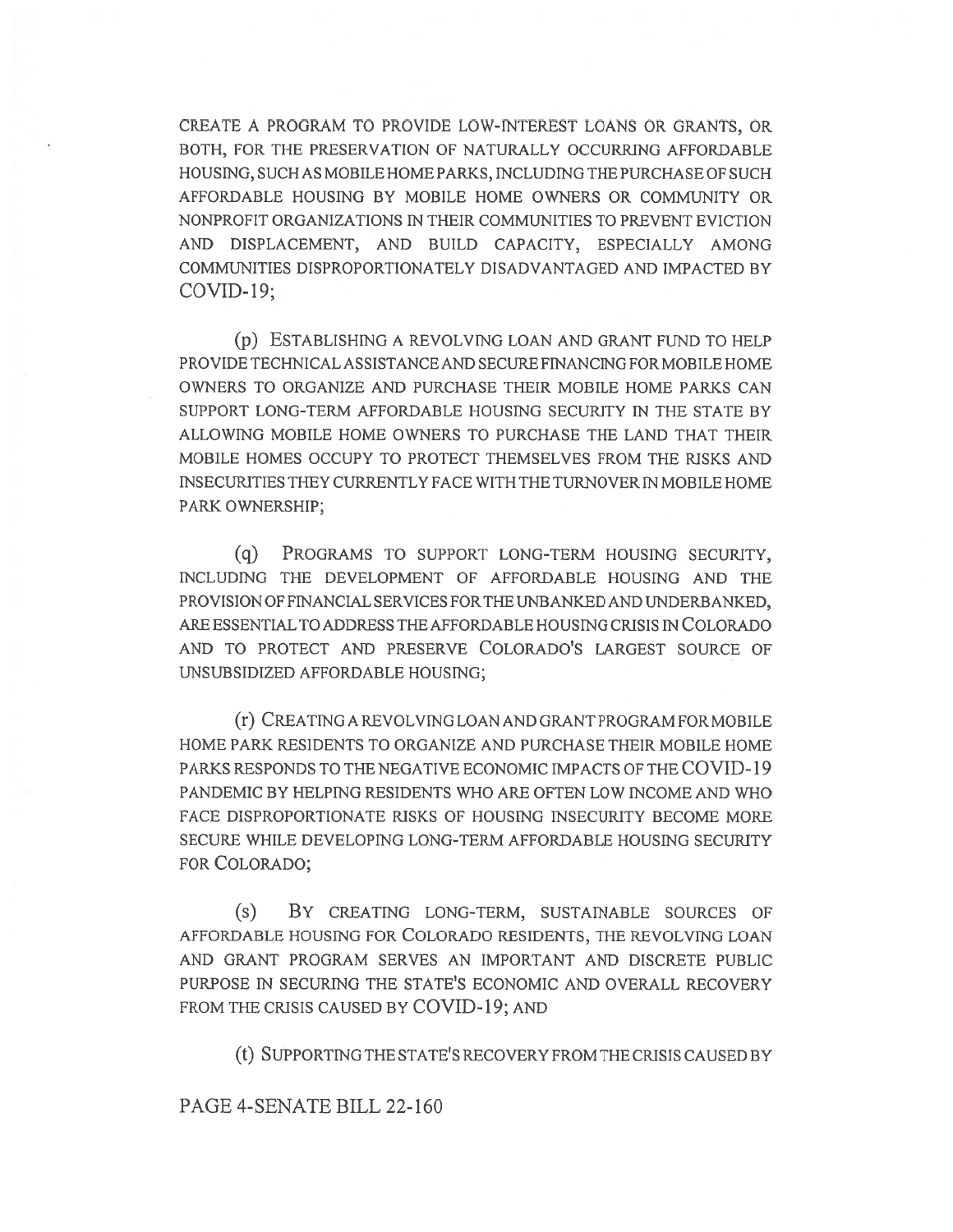COVID-19 AND SUPPORTING LONG-TERM HOUSING SECURITY THROUGH THE PRESERVATION AND DEVELOPMENT OF AFFORDABLE HOUSING IS THE PRIMARY PURPOSE OF THE REVOLVING LOAN AND GRANT PROGRAM AND OUTWEIGHS ANY BENEFIT TO PRIVATE INDIVIDUALS OR ENTITIES.

(2) AS USED IN THIS SECTION, UNLESS THE CONTEXT OTHERWISE REQUIRES:

(a) "ADMINISTRATOR" MEANS AN ENTITY THAT THE DIVISION CONTRACTS WITH PURSUANT TO SUBSECTION (3) OF THIS SECTION TO ADMINISTER THE LOAN PROGRAM.

(b) "DEPARTMENT" MEANS THE DEPARTMENT OF LOCAL AFFAIRS.

(c) "ELIGIBLE HOME OWNERS" MEANS A GROUP OR ASSOCIATION OF MOBILE HOME OWNERS OR THEIR ASSIGNEES SEEKING TO PURCHASE A MOBILE HOME PARK PURSUANT TO SECTION 38-12-217.

(d) "FUND" MEANS THE MOBILE HOME PARK RESIDENT EMPOWERMENT LOAN AND GRANT PROGRAM FUND ESTABLISHED IN SUBSECTION (10) OF THIS SECTION.

(e) "PROGRAM" OR "LOAN PROGRAM" MEANS A MOBILE HOME PARK RESIDENT EMPOWERMENT LOAN PROGRAM ESTABLISHED IN ACCORDANCE WITH THIS SECTION.

(3) (a) THE DIVISION SHALL CONTRACT WITH AT LEAST TWO AND NOT MORE THAN THREE ADMINISTRATORS TO ESTABLISH A MOBILE HOME PARK RESIDENT EMPOWERMENT LOAN PROGRAM IN ACCORDANCE WITH THIS SECTION; EXCEPT THAT, IF THE DIVISION FINDS THAT THERE IS ONLY ONE QUALIFIED APPLICANT IN AN OPEN AND COMPETITIVE SELECTION PROCESS, THE DIVISION MAY CONTRACT WITH A SINGLE ADMINISTRATOR. THE PURPOSE OF THE PROGRAM IS TO PROVIDE BOTH ACQUISITIONS AND CAPITAL IMPROVEMENT FINANCING TO ELIGIBLE HOME OWNERS IN ORDER TO ALLOW THEM TO PURCHASE THEIR MOBILE HOME PARK PURSUANT TO SECTION 38-12-217. AN ADMINISTRATOR MUST BE A BUSINESS NONPROFIT ORGANIZATION, NONDEPOSITORY COMMUNITY DEVELOPMENT FINANCIAL INSTITUTION, BUSINESS DEVELOPMENT CORPORATION, OR OTHER ENTITY AS DETERMINED BY THE DIVISION. THE DIVISION SHALL USE AN OPEN AND COMPETITIVE PROCESS TO SELECT THE ADMINISTRATOR OR ADMINISTRATORS

PAGE 5-SENATE BILL 22-160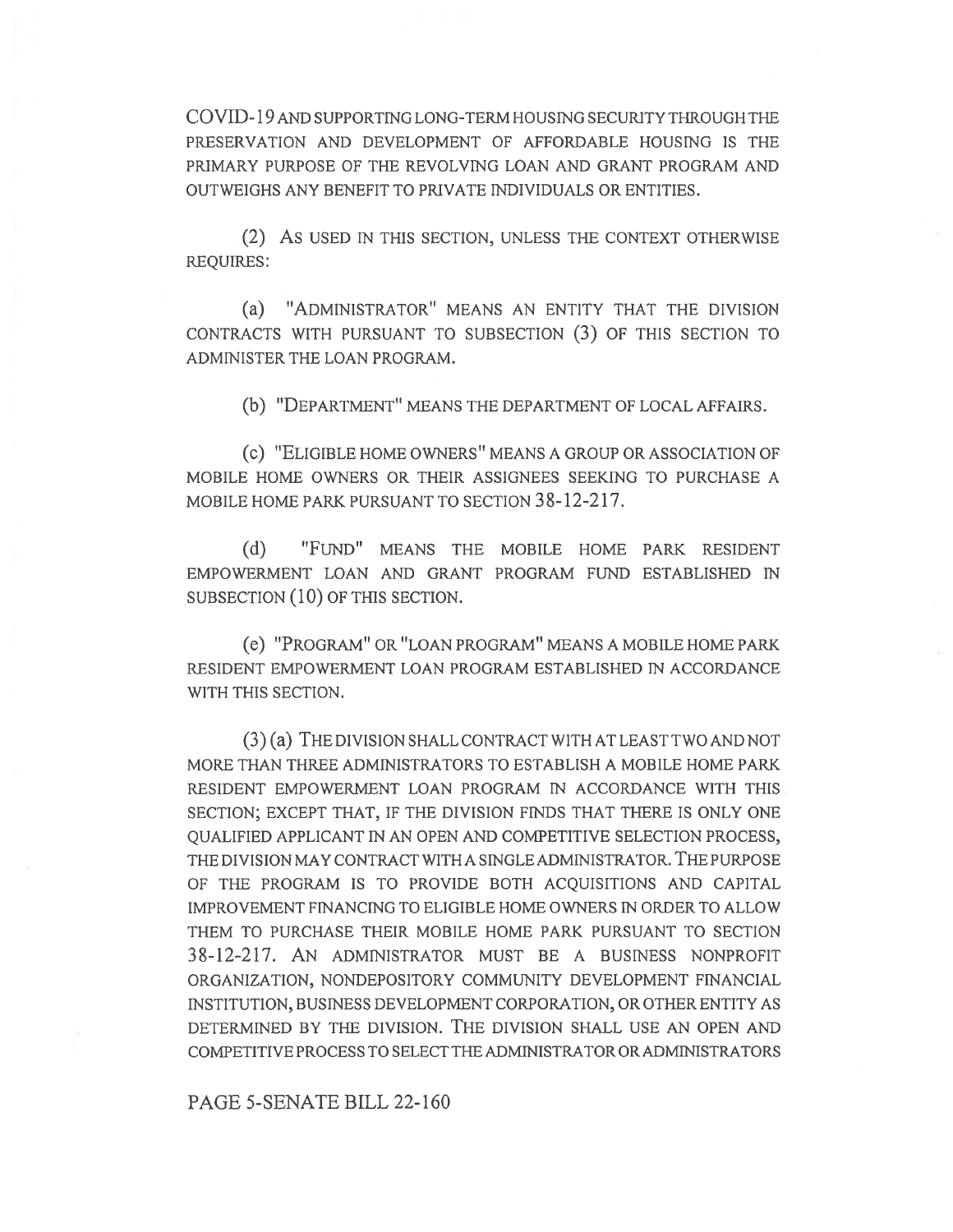FOR THE PROGRAM.

(b) IN SELECTING AN ADMINISTRATOR OR ADMINISTRATORS, THE DIVISION SHALL GIVE PRIORITY TO APPLICANTS THAT DEMONSTRATE:

(I) OPERATIONAL CAPACITY TO DEPLOY THE PROGRAM MONEY FOR THE INTENDED PURPOSE;

(II) PROFICIENCY IN FINANCIAL MANAGEMENT AND PUBLIC REPORTING SYSTEMS;

(III) THE ABILITY TO LEVERAGE ADDITIONAL PUBLIC OR PRIVATE CAPITAL TO PROVIDE LOANS TO ELIGIBLE HOME OWNERS; AND

(IV) A TRACK RECORD OF DISTRIBUTING GRANT OR LOAN FUNDS IN AN EFFICIENT MANNER.

(4) (a) NOTWITHSTANDING ANY RESTRICTION ON THE INVESTMENT OF STATE MONEY SET FORTH IN SECTION 24-36-113 OR ANY OTHER PROVISION OF LAW, SUBJECT TO THE AVAILABILITY OF MONEY IN THE FUND AND THE REQUIREMENTS OF THIS SECTION, THE DIVISION MAY TRANSFER MONEY FROM THE FUND TO AN ADMINISTRATOR PURSUANT TO A CONTRACT TO ESTABLISH A LOAN PROGRAM IN ACCORDANCE WITH THIS SECTION. AN ADMINISTRATOR SHALL USE THE MONEY PROVIDED TO MAKE LOANS TO ELIGIBLE HOME OWNERS.

(b) A CONTRACT WITH AN ADMINISTRATOR MAY INCLUDE AN ADMINISTRATION FEE ESTABLISHED BY THE DIVISION AT AN AMOUNT REASONABLY CALCULATED TO COVER THE ADMINISTRATIVE COSTS OF THE DIVISION IN IMPLEMENTING AND OVERSEEING THE PROGRAM. A CONTRACT WITH AN ADMINISTRATOR MAY REQUIRE THE ADMINISTRATOR TO REPAY ALL LENDING CAPITAL THAT IS NOT COMMITTED TO LOANS UNDER THE PROGRAM AND ALL PRINCIPAL AND INTEREST THAT IS REPAID BY BORROWERS UNDER THE PROGRAM AT THE END OF THE CONTRACT PERIOD IF, IN THE JUDGMENT OF THE DIVISION, THE ADMINISTRATOR HAS NOT PERFORMED SUCCESSFULLY UNDER THE TERMS OF THE CONTRACT. THE DIVISION MAY REDEPLOY MONEY REPAID UNDER THIS SUBSECTION (4)(b) THROUGH A CONTRACT WITH ANOTHER NEW OR EXISTING ADMINISTRATOR.

(c) IN DEVELOPING PERFORMANCE BENCHMARKS AND PERFORMANCE

PAGE 6-SENATE BILL 22-160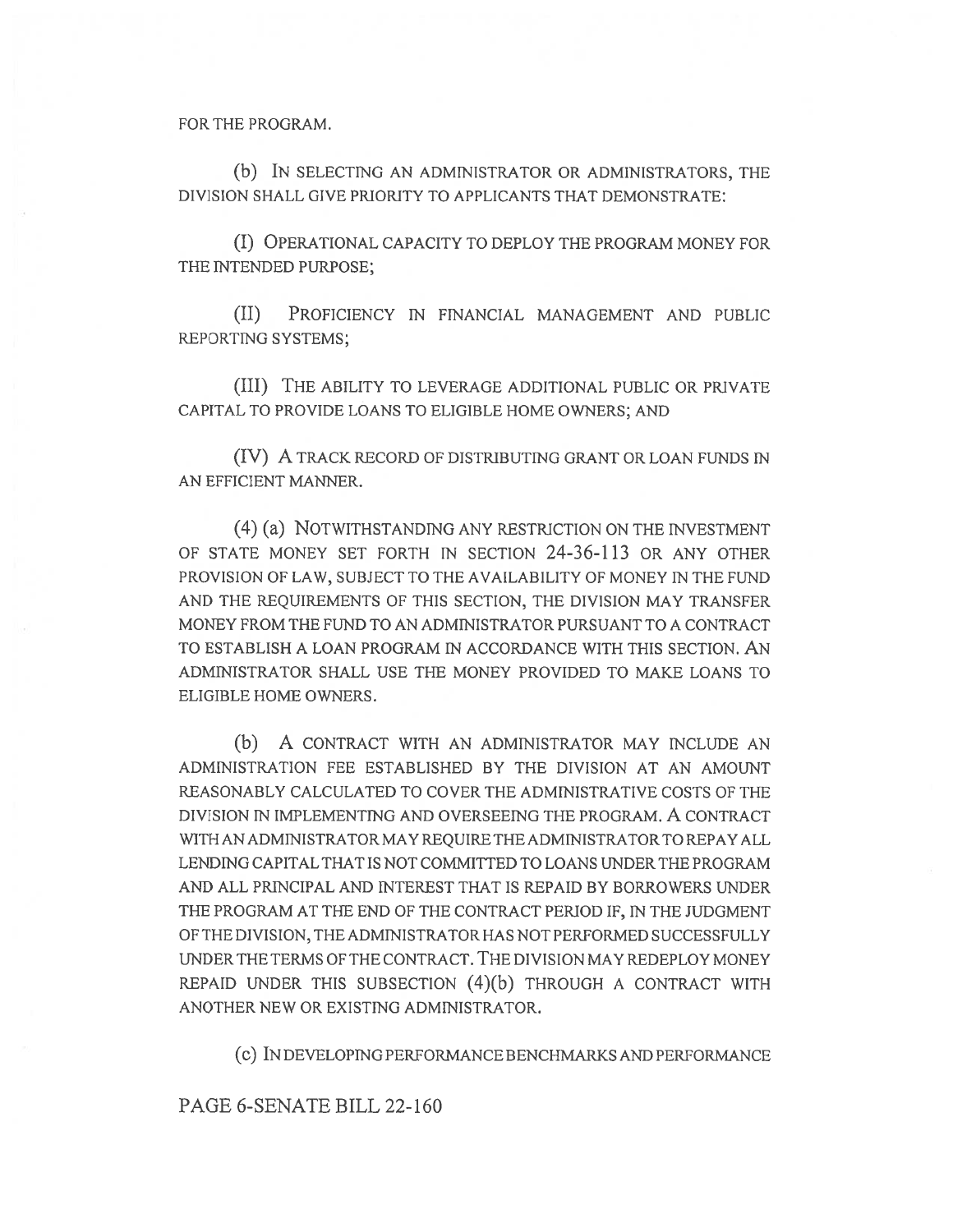REVIEWS FOR ADMINISTRATORS, THE DIVISION SHALL CONSULT WITH ELIGIBLE HOME OWNERS AND INDIVIDUALS AND GROUPS SUPPORTING ELIGIBLE HOME OWNERS, INCLUDING THOSE WHO HAVE SUCCESSFULLY PURCHASED THEIR MOBILE HOME PARK OR WHO HAVE ATTEMPTED TO PURCHASE THEIR MOBILE HOME PARK UNDER SECTION 38-12-217.

(5) (a) AN ADMINISTRATOR SHALL ESTABLISH AND PUBLISH POLICIES FOR THE LOAN PROGRAM, WHICH MUST MEET ANY CRITERIA OR TERMS ESTABLISHED BY THE DIVISION. AT A MINIMUM, THE POLICIES MUST ADDRESS:

(I) THE PROCESS AND DEADLINES FOR APPLYING FOR AND RECEIVING A LOAN UNDER THE PROGRAM, INCLUDING THE INFORMATION AND DOCUMENTATION REQUIRED FOR THE APPLICATION;

(II) ELIGIBILITY CRITERIA FOR ELIGIBLE HOME OWNERS APPLYING TO THE PROGRAM;

(III) MAXIMUM ASSISTANCE LEVELS FOR LOANS;

(IV) LOAN TERMS, INCLUDING INTEREST RATES AND REPAYMENT TERMS, INCLUDING DELINQUENCIES, CURES, AND DEFAULT TERMS;

(V) FORECLOSURE TERMS;

(VI) REPORTING REQUIREMENTS FOR RECIPIENTS;

(VII) PROGRAM FEES, INCLUDING THE APPLICATION FEE, ORIGINATION FEE, AND CLOSING COSTS POLICIES;

(VIII) UNDERWRITING AND RISK MANAGEMENT POLICIES;

(IX) THE EXTENT TO WHICH THE LOAN TERMS WILL RESULT IN AFFORDABLE RENTS AND MINIMAL DISPLACEMENT FOR CURRENTLY ELIGIBLE HOME OWNERS;

(X) THE EXTENT TO WHICH LOAN TERMS AND APPROVAL PROCESSES WILL FACILITATE OFFERS BY ELIGIBLE HOME OWNERS THAT ARE COMPETITIVE TO OTHER MARKET OFFERS;

PAGE 7-SENATE BILL 22-160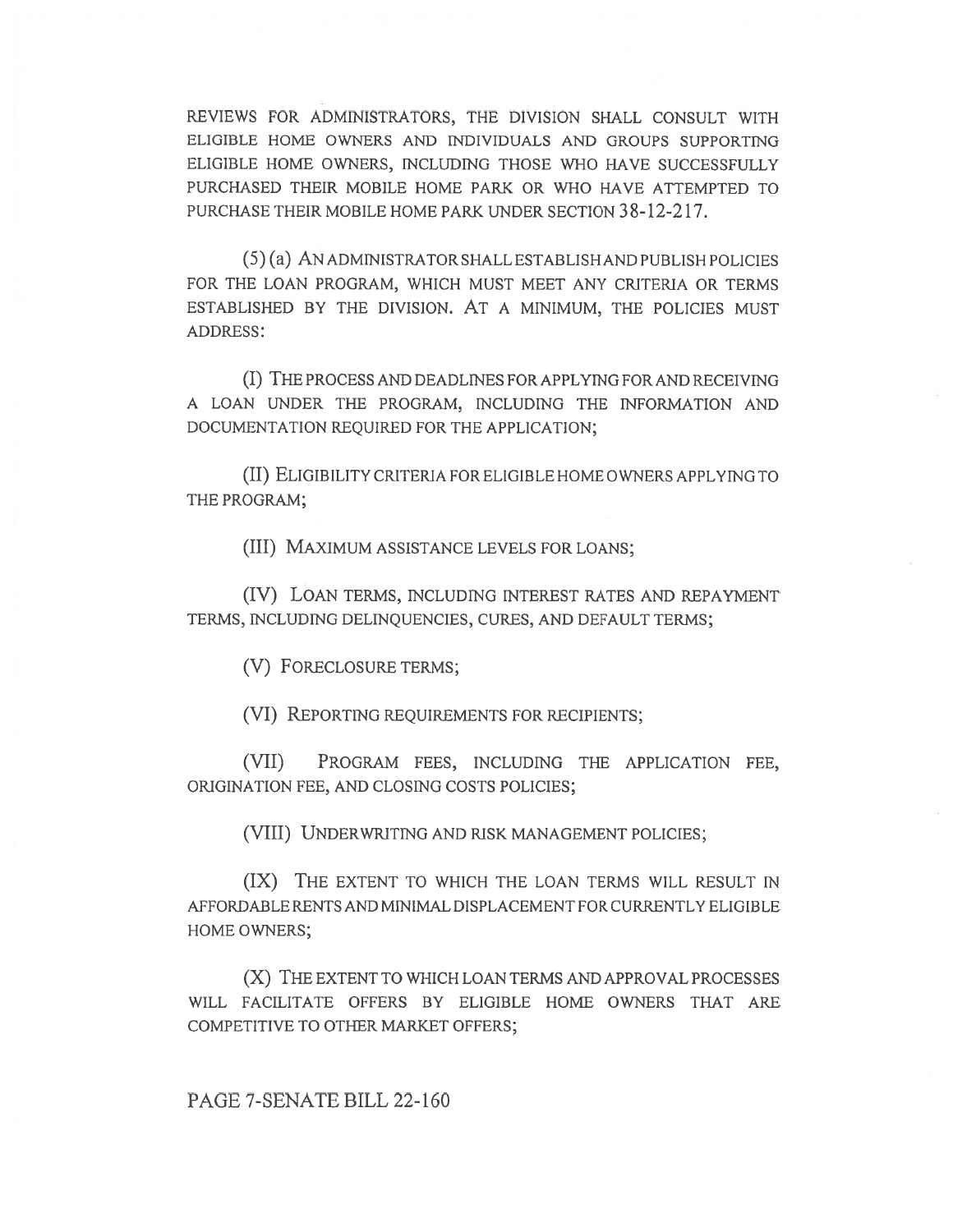(XI) THE FEASIBILITY AND LONG-TERM SUSTAINABILITY OF GOVERNANCE AND MANAGEMENT STRUCTURES SUPPORTED BY HOME OWNER PURCHASE LOANS, AND THE EXTENT TO WHICH SUCH STRUCTURES, LOAN TERMS, AND ADMINISTRATION MAY DISADVANTAGE SOME COMMUNITIES AND COMMUNITY MEMBERS; AND

(XII) ANY ADDITIONAL POLICIES NECESSARY TO ADMINISTER THE PROGRAM.

(b) THE POLICIES ESTABLISHED BY AN ADMINISTRATOR MUST ALLOW A PREVIOUSLY SUBMITTED APPLICATION OR AN APPROVED LOAN TO BE TRANSFERRED TO AN ASSIGNEE IF A GROUP OR ASSOCIATION OF HOME OWNERS PROVIDE WRITTEN NOTICE OF AN ASSIGNMENT EXECUTED PURSUANT TO SECTION 38-12-217 (8).

(c) THE POLICIES REQUIRED BY THIS SUBSECTION (5) SHALL BE DEVELOPED AND IMPLEMENTED WITH A GOAL OF GENERATING ENOUGH RETURN TO REPLENISH THE PROGRAM FOR FUTURE LOAN ALLOCATIONS.

(6) IN DETERMINING THE ELIGIBILITY OF APPLICANTS AND THE SIZE AND TERMS OF LOANS, THE ADMINISTRATOR SHALL PRIORITIZE LOW-INCOME COMMUNITIES AND OTHER COMMUNITIES THAT HAVE FACED DISPROPORTIONATE IMPACTS FROM THE COVID-19 PANDEMIC.

(7) (a) THE DIVISION SHALL ESTABLISH A GRANT PROGRAM TO PROVIDE GRANTS TO ONE OR MORE NONPROFIT ORGANIZATIONS TO PROVIDE TECHNICAL AND OTHER ASSISTANCE TO ELIGIBLE HOME OWNERS SEEKING TO ORGANIZE AND PURCHASE THEIR MOBILE HOME PARK.

(b) THE DIVISION SHALL ESTABLISH AND PUBLICIZE POLICIES FOR THE GRANT PROGRAM. AT A MINIMUM, THE POLICIES MUST ADDRESS:

(I) THE PROCESS AND ANY DEADLINES FOR APPLYING FOR AND RECEIVING A GRANT UNDER THE PROGRAM, INCLUDING THE INFORMATION AND DOCUMENTATION REQUIRED FOR THE APPLICATION;

(II) ELIGIBILITY AND SELECTION CRITERIA FOR NONPROFIT ORGANIZATIONS APPLYING TO RECEIVE GRANTS;

(III) MAXIMUM GRANT SIZES;

PAGE 8-SENATE BILL 22-160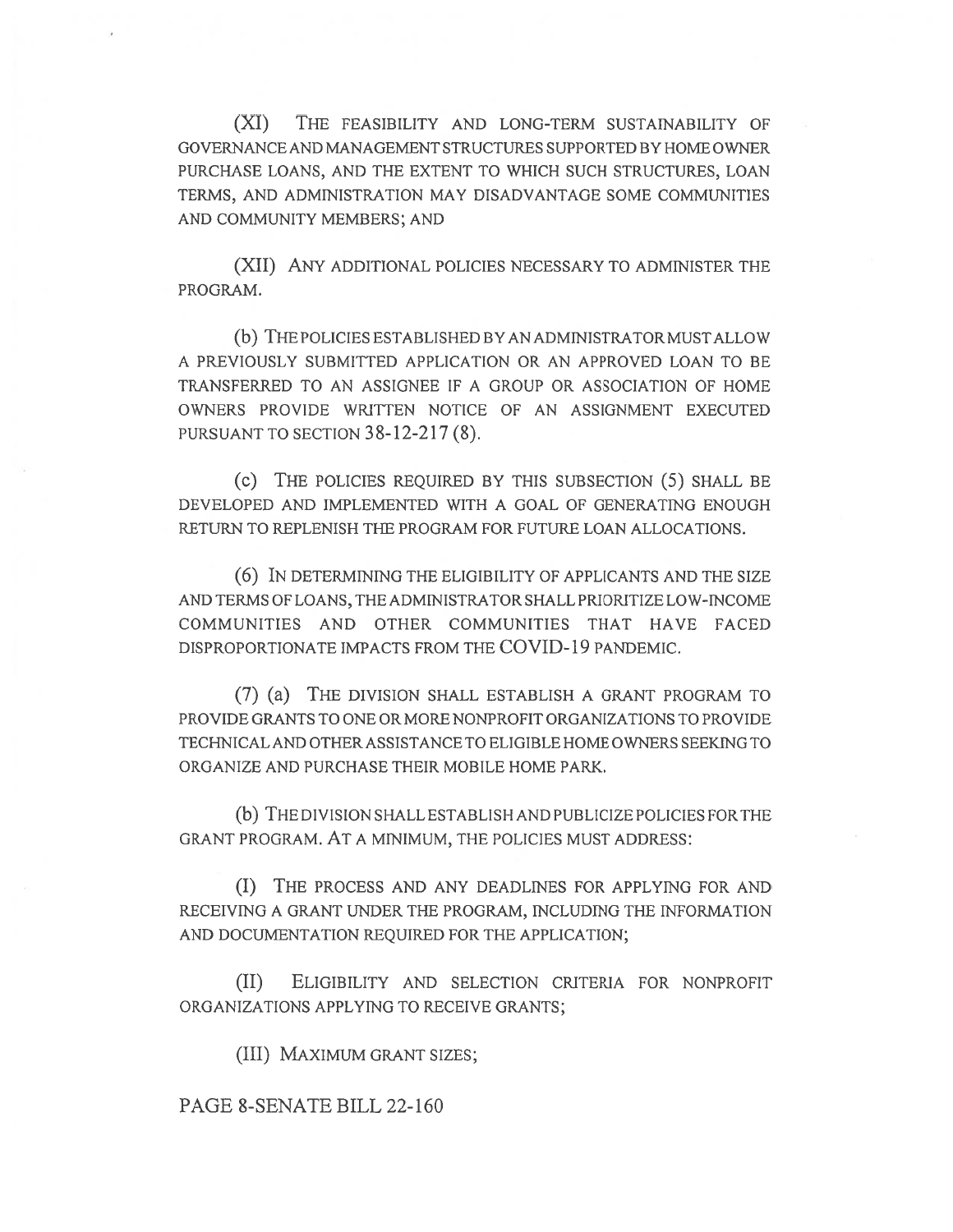(IV) ANY ADDITIONAL SPECIFICATIONS OR CRITERIA FOR THE USES OF THE GRANT MONEY ALLOWED BY SUBSECTION (7)(c) OF THIS SECTION;

(V) ANY REPORTING REQUIREMENTS FOR RECIPIENTS; AND

(VI) ANY ADDITIONAL POLICIES NECESSARY TO ADMINISTER THE PROGRAM.

(c) GRANT RECIPIENTS MAY USE GRANT MONEY:

(I) To PROVIDE TECHNICAL ASSISTANCE TO ELIGIBLE HOME OWNERS SEEKING TO ORGANIZE TO PURCHASE THEIR MOBILE HOME PARK IN ACCORDANCE WITH THIS SECTION;

(II) To PROVIDE ADDITIONAL ASSISTANCE TO ELIGIBLE HOME OWNERS, INCLUDING BY CONDUCTING ASSESSMENTS OF THE PHYSICAL CONDITION OF MOBILE HOME PARKS SUBJECT TO PURCHASE, PROCURING OR PROVIDING LEGAL OR LAW-RELATED SERVICES, PROVIDING EARNEST DEPOSITS OR PRE-PAID ESCROW, PROVIDING SUPPLEMENTAL FINANCIAL SERVICES, OR PROVIDING ADDITIONAL TECHNICAL AND ADMINISTRATIVE ASSISTANCE AFTER A SUCCESSFUL PURCHASE; AND

(III) FOR OTHER RELATED USES IDENTIFIED BY THE DIVISION.

(d) SUBJECT TO AVAILABLE APPROPRIATIONS, GRANTS MAY BE PAID FROM THE FUND AND FROM ANY ADDITIONAL FUNDING SOURCE FOR WHICH THE DIVISION HAS SPENDING AUTHORITY FOR THIS PURPOSE.

(8) (a) THE DIVISION SHALL ESTABLISH A GRANT PROGRAM TO PROVIDE GRANTS TO ELIGIBLE HOME OWNERS IN ORDER TO SUPPORT AND MAINTAIN THE LONG-TERM AFFORDABILITY OF A RESIDENT OWNED MOBILE HOME PARK.

(b) THE DIVISION SHALL ESTABLISH AND PUBLICIZE POLICIES FOR THE GRANT PROGRAM. AT A MINIMUM, THE POLICIES MUST ADDRESS:

(I) THE PROCESS AND ANY DEADLINES FOR APPLYING FOR AND RECEIVING A GRANT UNDER THE PROGRAM, INCLUDING THE INFORMATION AND DOCUMENTATION REQUIRED FOR THE APPLICATION;

PAGE 9-SENATE BILL 22-160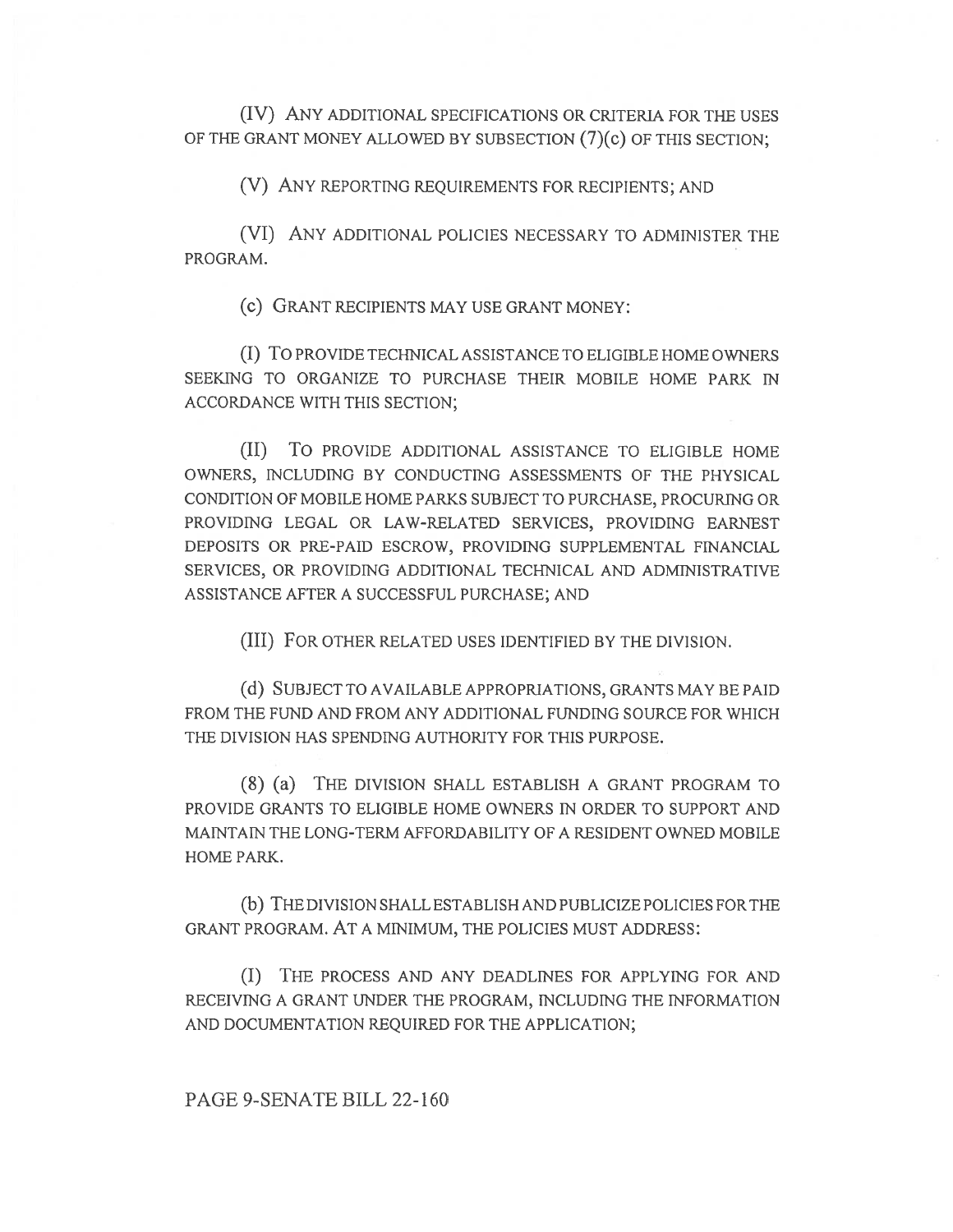(II) ELIGIBILITY AND SELECTION CRITERIA FOR ELIGIBLE HOME OWNERS APPLYING TO RECEIVE GRANTS;

(III) MAXIMUM GRANT SIZES;

(IV) REPORTING REQUIREMENTS FOR RECIPIENTS;

(V) CRITERIA FOR THE TYPES OF RENT STABILIZATION AND AFFORDABILITY PROGRAMS SUPPORTED BY THE PROGRAM; AND

(VI) ANY ADDITIONAL POLICIES NECESSARY TO ADMINISTER THE PROGRAM.

(C) GRANT RECIPIENTS MAY USE GRANT MONEY FOR PROGRAMS TO STABILIZE LOT RENTS AND LIMIT RENT INCREASES IN THE PARK IN ORDER TO ENSURE THE LONG-TERM AFFORDABILITY OF THE PARK.

(d) SUBJECT TO AVAILABLE APPROPRIATIONS, GRANTS MAY BE PAID FROM THE FUND AND FROM ANY ADDITIONAL FUNDING SOURCE FOR WHICH THE DIVISION HAS SPENDING AUTHORITY FOR THIS PURPOSE.

(9) THE DIVISION MAY SEEK, ACCEPT, AND EXPEND GIFTS, GRANTS, OR DONATIONS FROM PRIVATE OR PUBLIC SOURCES FOR THE PURPOSES OF THIS SECTION. THE DIVISION SHALL TRANSMIT ALL MONEY RECEIVED THROUGH GIFTS, GRANTS, OR DONATIONS TO THE STATE TREASURER, WHO SHALL CREDIT THE MONEY TO THE FUND.

(10) (a) THE MOBILE HOME PARK RESIDENT EMPOWERMENT LOAN AND GRANT PROGRAM FUND IS HEREBY CREATED IN THE STATE TREASURY. THE FUND CONSISTS OF ANY MONEY THAT THE GENERAL ASSEMBLY APPROPRIATES OR TRANSFERS TO THE FUND AND ANY GIFTS, GRANTS, OR DONATIONS CREDITED TO THE FUND PURSUANT TO SUBSECTION (9) OF THIS SECTION.

(b) THE STATE TREASURER SHALL CREDIT ALL INTEREST AND INCOME DERIVED FROM THE DEPOSIT AND INVESTMENT OF MONEY IN THE FUND TO THE FUND.

(c) MONEY IN THE FUND IS CONTINUOUSLY APPROPRIATED TO THE DEPARTMENT FOR THE PURPOSES SPECIFIED IN THIS SECTION. THE

PAGE 10-SENATE BILL 22-160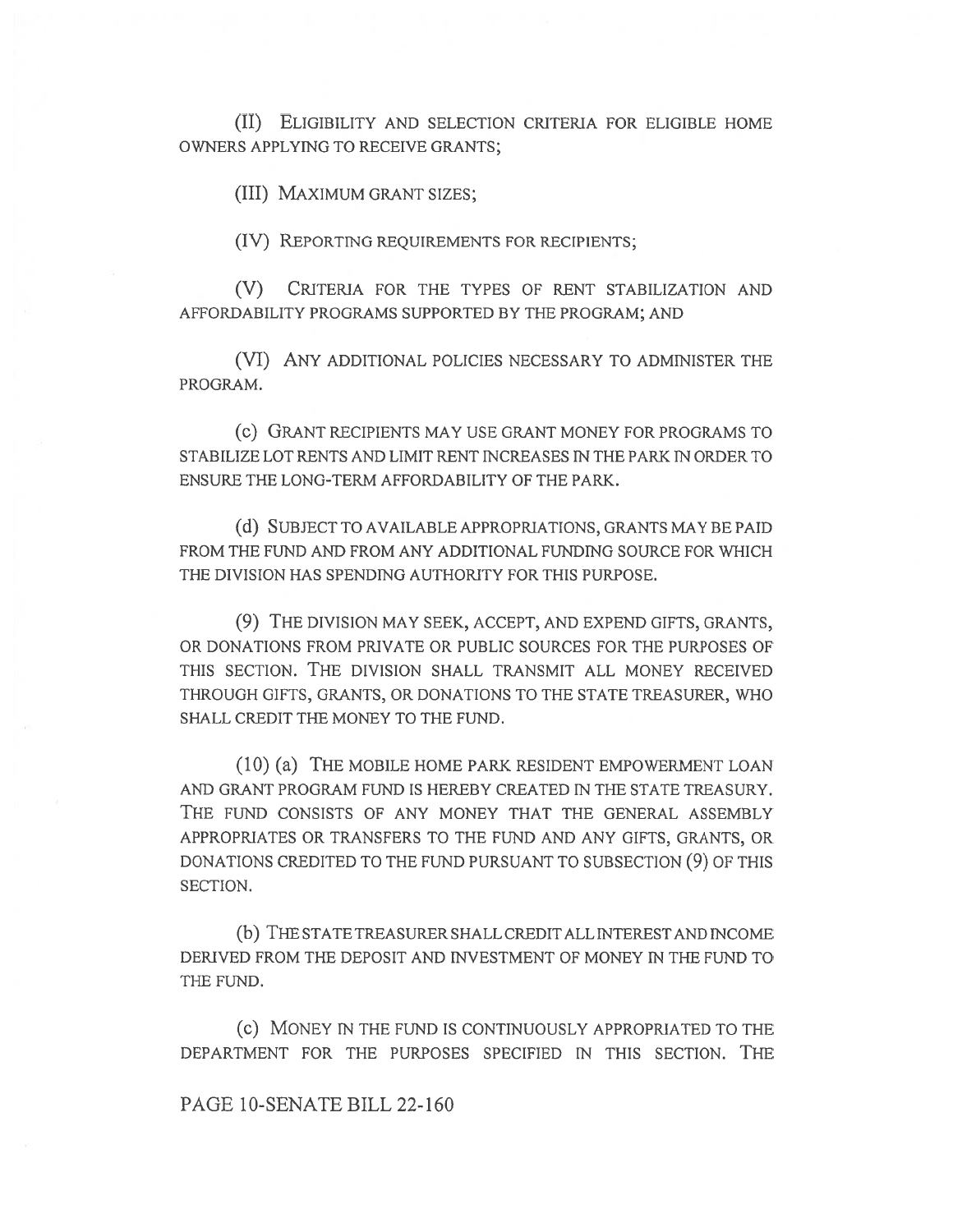DEPARTMENT MAY USE UP TO FIVE PERCENT OF THE MONEY APPROPRIATED, TRANSFERRED, OR REPAID UNDER A CONTRACT WITH AN ADMINISTRATOR TO THE FUND TO PAY FOR ITS DIRECT AND INDIRECT COSTS IN ADMINISTERING THIS SECTION.

(d) ON JULY 1, 2022, THE STATE TREASURER SHALL TRANSFER THIRTY-FIVE MILLION DOLLARS OF MONEY FROM THE AFFORDABLE HOUSING AND HOME OWNERSHIP CASH FUND, CREATED IN SECTION 24-75-229 (3)(a), THAT ORIGINATES FROM THE GENERAL FUND TO THE FUND.

(1 1) THE DEPARTMENT SHALL ANNUALLY REPORT ON THE LOAN AND GRANT PROGRAMS ESTABLISHED IN THIS SECTION AS PART OF ITS "STATE MEASUREMENT FOR ACCOUNTABLE, RESPONSIVE, AND TRANSPARENT (SMART) GOVERNMENT ACT" PRESENTATION REQUIRED BY SECTION 2-7-203.

SECTION 2. Appropriation. (1) For the 2022-23 state fiscal year, \$384,019 is appropriated to the office of the governor for use by the office of information technology. This appropriation is from reappropriated funds received from the department of local affairs from the mobile home park resident empowerment loan and grant program fund created in section 24-32-728 (10)(a), C.R.S., and is based on an assumption that the office of information technology will require an additional 4.3 FTE. To implement this act, the office may use this appropriation to provide information technology services for the department of local affairs.

(2) For the 2022-23 state fiscal year, \$29,571 is appropriated to the department of law. This appropriation is from reappropriated funds received from the department of local affairs from the mobile home park resident empowerment loan and grant program fund created in section 24-32-728 (10)(a), C.R.S., and is based on an assumption that the department of law will require an additional 0.2 FTE. To implement this act, the department of law may use this appropriation to provide legal services for the department of local affairs.

SECTION 3. Safety clause. The general assembly hereby finds,

PAGE 11-SENATE BILL 22-160